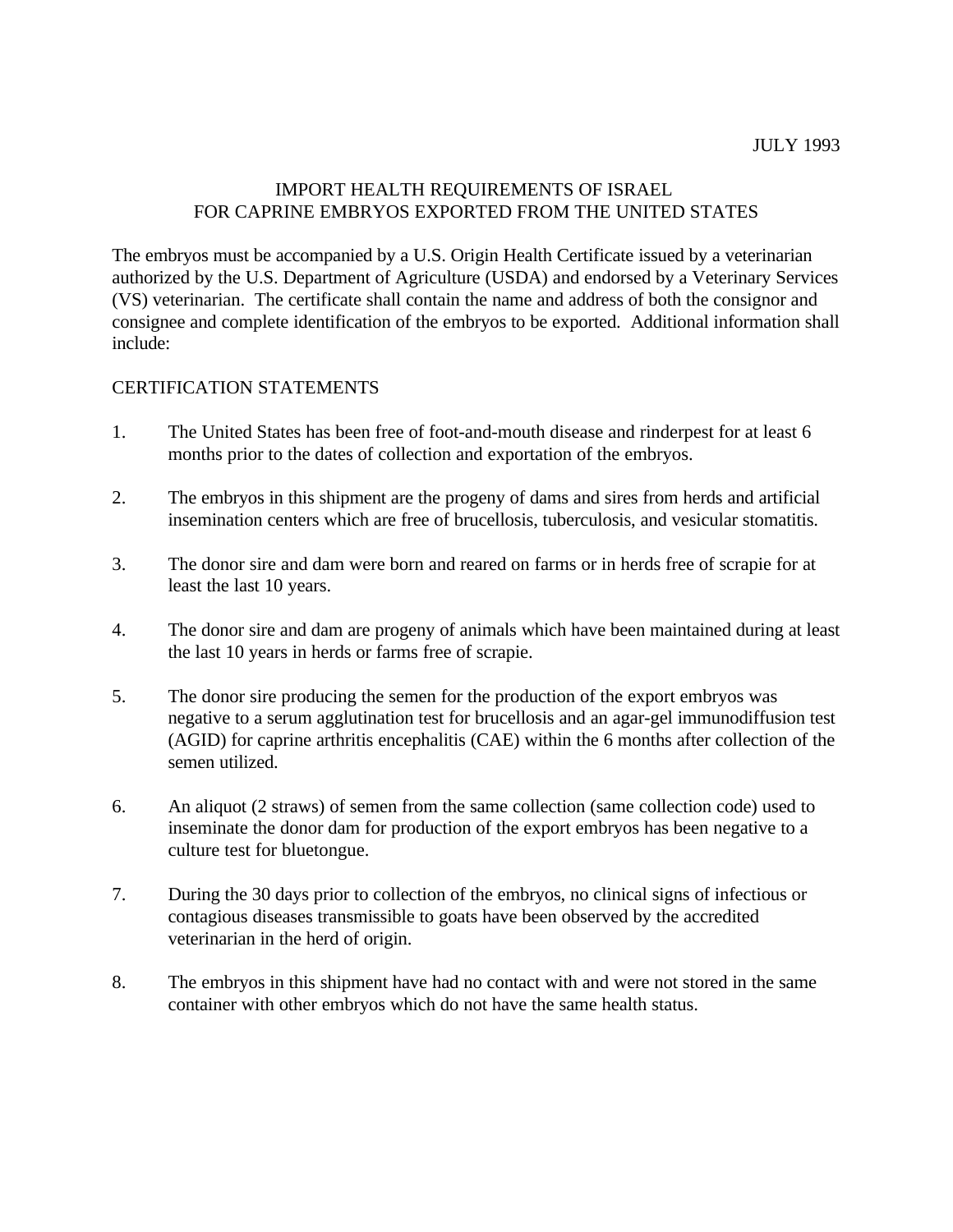#### ISRAEL/Caprine Embryos 2

#### TEST REQUIREMENTS

The donor dams were negative to the following diseases at least 30 days and not more than 1 year after collection of the embryos.

- Leptospirosis Microtiter agglutination test at 1:400 for: L. <u>autumnalis, L. canicola, L.</u> grippotyphosa, L. hardjo, L. icterohaemorrhagiae, L. pomona, and L. sejroe. If positive at 1:400 the donor must have a stable or descending titer on a second test no less than 14 days later. Vaccination status must be indicated on the certificate.
- 2. Bluetongue Agar-gel immunodiffusion (AGID) test.
- 3. Epizootic hemorrhagic disease AGID tests using Alberta and New Jersey antigens.
- 4. Brucellosis standard tube agglutination test (less than 30 IU/ml; negative at 1:50).
- 5. Tuberculosis Intradermal caudal fold test with bovine PPD tuberculin.
- 6. Vesicular stomatitis serum neutralization test at 1:8 dilution.
- 7. Caprine arthritis encephalitis (CAE) AGID test.

## COLLECTION/WASHING REQUIREMENTS

- 1. The collection of embryos should be made under strict hygienic conditions.
- 2. Washing of the embryos. Before the embryos are handled for freezing they must be washed in 10 changes of embryo culture media. The pipettes used to transfer the embryos between washes must be changed after each of the 10 transfers, and each should constitute a hundred-fold dilution of the previous wash.
- 3. The washing medium should be specified in detail on the certificate.
- 4. Sterilized tanks should be used for storing the embryos. Separate sealed vials or straws should be used for each embryo.
- 5. Only embryos with intact zona pellucida are to be processed up to, and including freezing.